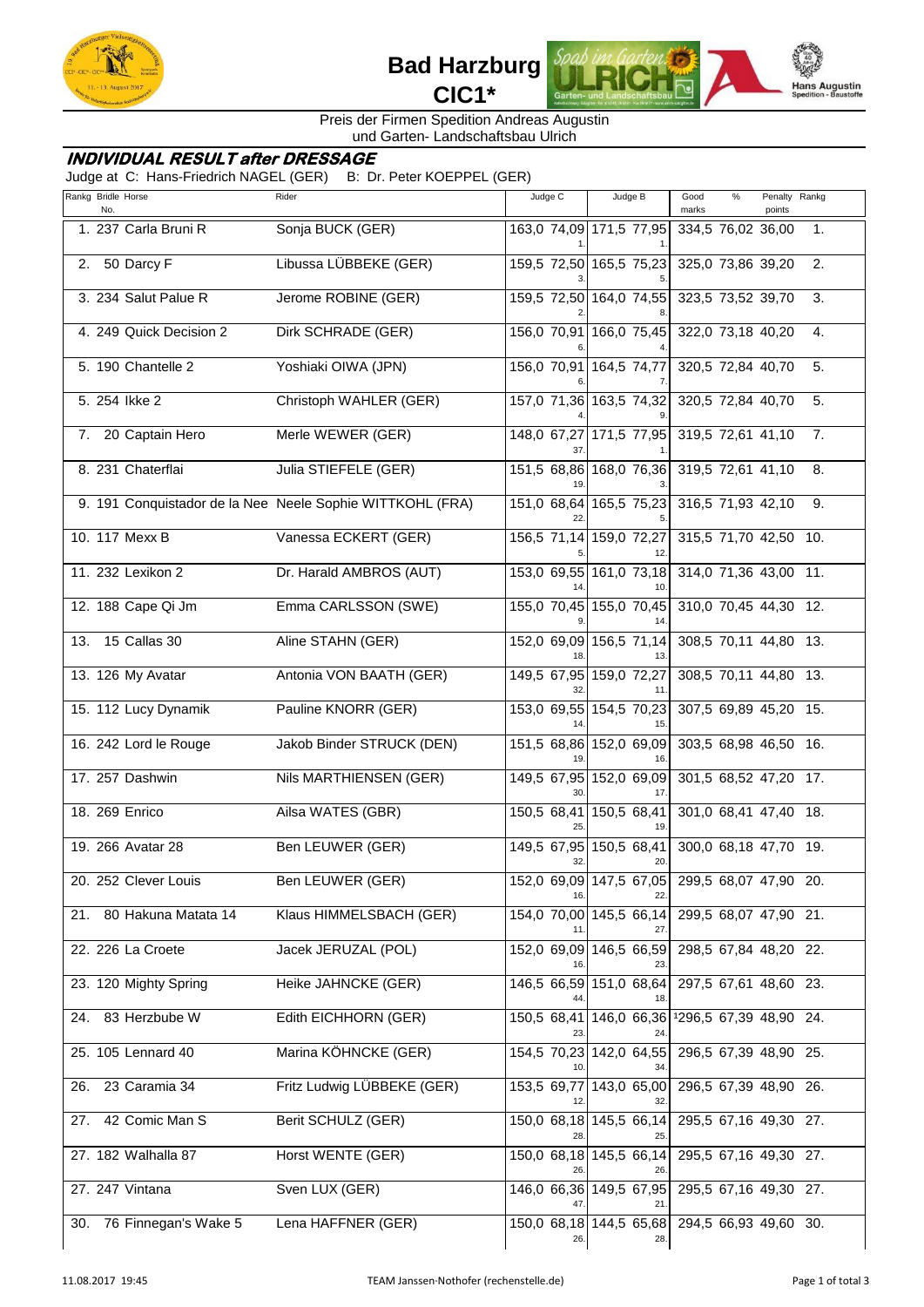



Preis der Firmen Spedition Andreas Augustin und Garten- Landschaftsbau Ulrich

## **INDIVIDUAL RESULT after DRESSAGE**

Judge at C: Hans-Friedrich NAGEL (GER) B: Dr. Peter KOEPPEL (GER)

| Rankg Bridle Horse<br>No. |                              | Rider                                                 | Judge C | Judge B                        | Good<br>$\%$<br>Penalty Rankg<br>marks<br>points |  |
|---------------------------|------------------------------|-------------------------------------------------------|---------|--------------------------------|--------------------------------------------------|--|
|                           | 31. 262 Tenterhofs Carica    | Jarno DEBUSSCHERE (BEL)                               |         | 155,5 70,68 136,5 62,05        | 292,0 66,36 50,50 31.                            |  |
| 32.                       | 25 Carey                     | Christiane VON DER RECKE (GER)                        |         |                                | 150,5 68,41 141,0 64,09 291,5 66,25 50,60 32.    |  |
|                           | 33. 230 Quantana P           | Pauline KNORR (GER)                                   |         |                                | 147,0 66,82 144,0 65,45 291,0 66,14 50,80 33.    |  |
|                           | 33. 77 Forest Gump B         | Marco KRÜGER (GER)                                    |         | 147,0 66,82 144,0 65,45        | 291,0 66,14 50,80 33.                            |  |
|                           |                              | 35. 111 Lucky v/h Trappersveld Caro HOFFRICHTER (GER) |         | 153,5 69,77 137,0 62,27        | 290,5 66,02 51,00 35.                            |  |
|                           | 36. 132 Noble Beauty         | Julia WEISER (GER)                                    |         |                                | 149,5 67,95 140,5 63,86 1290,0 65,91 51,10 36.   |  |
|                           | 37. 49 Danos Sergeant        | Theresa KISSELBACH (GER)                              |         | 149,0 67,73 141,0 64,09        | 290,0 65,91 51,10 37.                            |  |
|                           | 38. 89 Hurricane TW          | Ella Ruth ROGA (GER)                                  |         | 146,0 66,36 143,5 65,23        | 289,5 65,80 51,30 38.                            |  |
|                           | 39. 193 Donadea Doug         | Margherita BONACCORSI (ITA)                           |         |                                | 151,5 68,86 138,0 62,73 289,5 65,80 51,30 39.    |  |
|                           | 40. 44 Contendra 39          | Rebecca-Juana GERKEN (GER)                            |         |                                | 147,5 67,05 142,0 64,55 289,5 65,80 51,30 40.    |  |
|                           | 41. 209 Top Gun              | Emma CARLSSON (SWE)                                   |         | 150,0 68,18 138,5 62,95        | 288,5 65,57 51,60 41.                            |  |
|                           | 42. 114 Mary 479             | Sebastian ORT (GER)                                   |         | 144,0 65,45 143,0 65,00        | 287,0 65,23 52,20 42.                            |  |
|                           | 43. 119 Mighty Max           | Christian GÄRTNER (GER)                               |         | 145,0 65,91 141,5 64,32        | 286,5 65,11 52,30 43.                            |  |
|                           | 44. 228 Hierra S             | Alexandra SCHWEGMANN (GER)                            |         |                                | 148,0 67,27 137,5 62,50 285,5 64,89 52,70 44.    |  |
|                           | 45. 101 Lancom               | Inga KISSMANN (GER)                                   |         | 147,0 66,82 136,0 61,82        | 283,0 64,32 53,50 45.                            |  |
| 46. 160 Sit 9             |                              | Antonia VON BAATH (GER)                               |         | 143,5 65,23 138,5 62,95        | 282,0 64,09 53,90 46.                            |  |
|                           | 47. 19 Caprinello            | Jasmin MILNICKEL (GER)                                |         |                                | 148,5 67,50 131,0 59,55 279,5 63,52 54,70 47.    |  |
|                           | 48. 165 Star One del Chirone | Arne OPPERMANN (GER)                                  |         | 146,5 66,59 132,5 60,23        | 279,0 63,41 54,90 48.                            |  |
|                           | 49. 137 Polly Blue Eyes      | Clemens HAYESSEN (GER)                                |         | 143,5 65,23 135,5 61,59        | 279,0 63,41 54,90 49.                            |  |
|                           | 50. 203 Petzi Pan            | Andreas RIEDL (AUT)                                   |         | 55.                            | 148,5 67,50 130,0 59,09 278,5 63,30 55,10 50.    |  |
|                           | 51. 110 London 36            | Dr. Martin DROPMANN (GER)                             |         | 146,5 66,59 131,5 59,77        | 278,0 63,18 55,20 51.                            |  |
|                           | 52. 45 Contiki 16            | Johanna ZANTOP (GER)                                  |         | 142,5 64,77 135,5 61,59        | 278,0 63,18 55,20 52.                            |  |
|                           | 53. 142 Quiet Place P        | Oliver BESECKE (GER)                                  | 54.     | 141,5 64,32 136,0 61,82        | 277,5 63,07 55,40 53.                            |  |
|                           | 54. 184 Wilcox 10            | Sophia OEHLMANN (GER)                                 |         | 147,5 67,05 129,0 58,64<br>57. | 276,5 62,84 55,70 54.                            |  |
|                           | 55. 198 Gidran XXI-2/Ruzena  | Martin MAIVALD (CZE)                                  | 55      | 50.                            | 141,5 64,32 133,5 60,68 275,0 62,50 56,30 55.    |  |
| 56.                       | 38 Coffee ljs                | Katharina HIEBSCH (GER)                               |         | 137,0 62,27 131,5 59,77        | 268,5 61,02 58,50 56.                            |  |
|                           | 57. 128 Na Opak TS           | Philipp HÜLSEMANN (GER)                               |         | 138,0 62,73 129,0 58,64        | 267,0 60,68 59,00 57.                            |  |
|                           | 58. 186 Black Rod            | Chiara DAL POS (ITA)                                  |         | 139,0 63,18 123,0 55,91        | 262,0 59,55 60,70 58.                            |  |
| 59.                       | 7 Battal                     | Gina Maria SCHNEEVOIGT (GER)                          | 59.     | 136,0 61,82 119,0 54,09<br>60. | 1255,0 57,95 63,10 59.                           |  |
| 60. 197 Gea S             |                              | Roksana FORTUNIAK (POL)                               | 60.     | 131,5 59,77 123,0 55,91<br>58. | 254,5 57,84 63,20 60.                            |  |